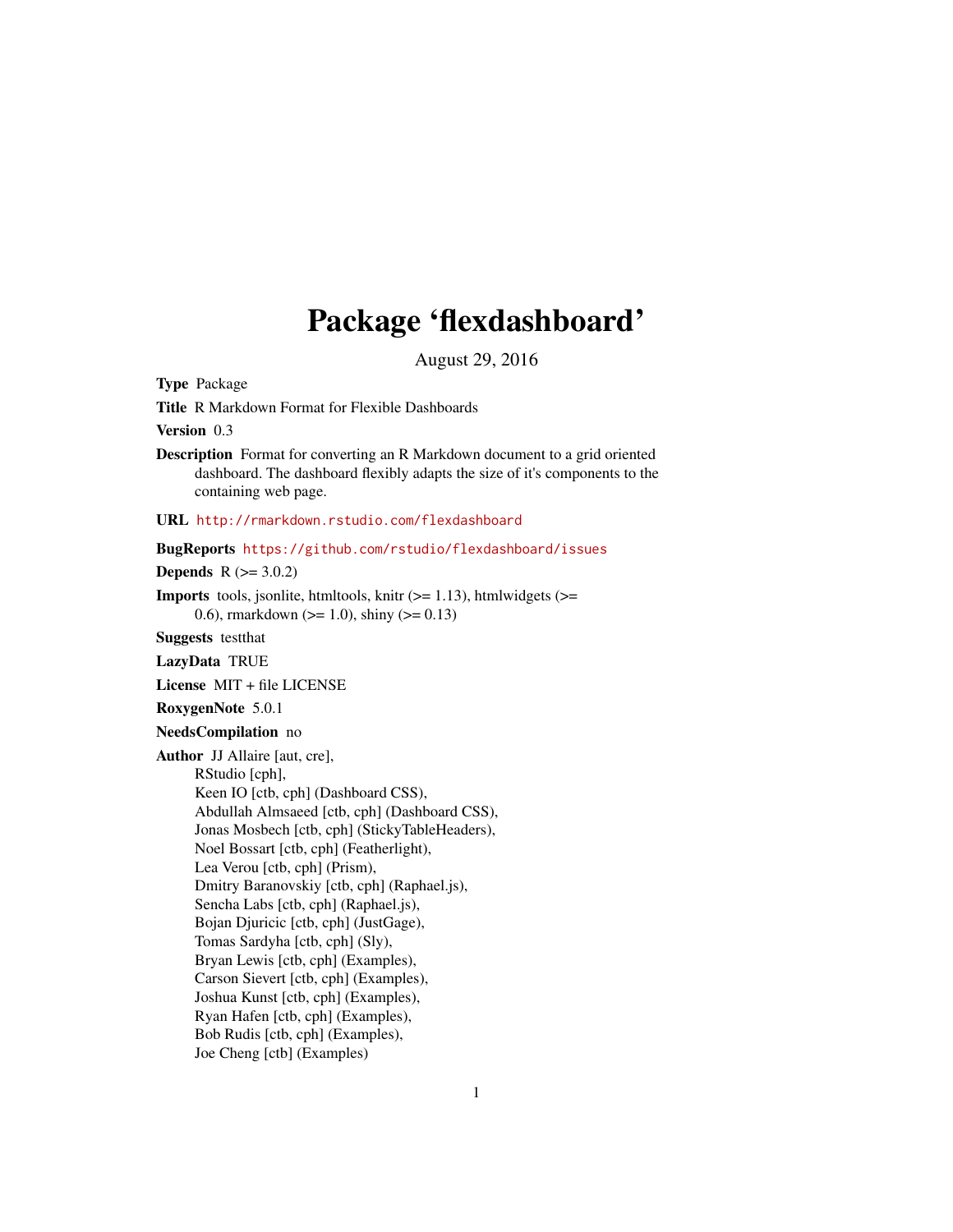<span id="page-1-0"></span>Maintainer JJ Allaire <jj@rstudio.com> Repository CRAN Date/Publication 2016-08-01 17:04:21

# R topics documented:

| Index |  |  |  |  |  |  |  |  |  |  |  |  |  |  |  |  |  |  |  |
|-------|--|--|--|--|--|--|--|--|--|--|--|--|--|--|--|--|--|--|--|

flexdashboard *flexdashboard: Interactive dashboards for R*

#### Description

Create interactive dashboards using rmarkdown.

#### Details

- Use R Markdown to publish a group of related data visualizations as a dashboard.
- Ideal for publishing interactive JavaScript visualizations based on htmlwidgets (also works with standard base, lattice, and grid graphics).
- Flexible and easy to specify layouts. Charts are intelligently re-sized to fill the browser and adapted for display on mobile devices.
- Optionally use Shiny to drive visualizations dynamically.

See the flexdashboard website for additional documentation: <http://rmarkdown.rstudio.com/flexdashboard/>

flex\_dashboard *R Markdown Format for Flexible Dashboards*

#### Description

Format for converting an R Markdown document to a grid oriented dashboard layout. The dashboard flexibly adapts the size of it's plots and htmlwidgets to its containing web page.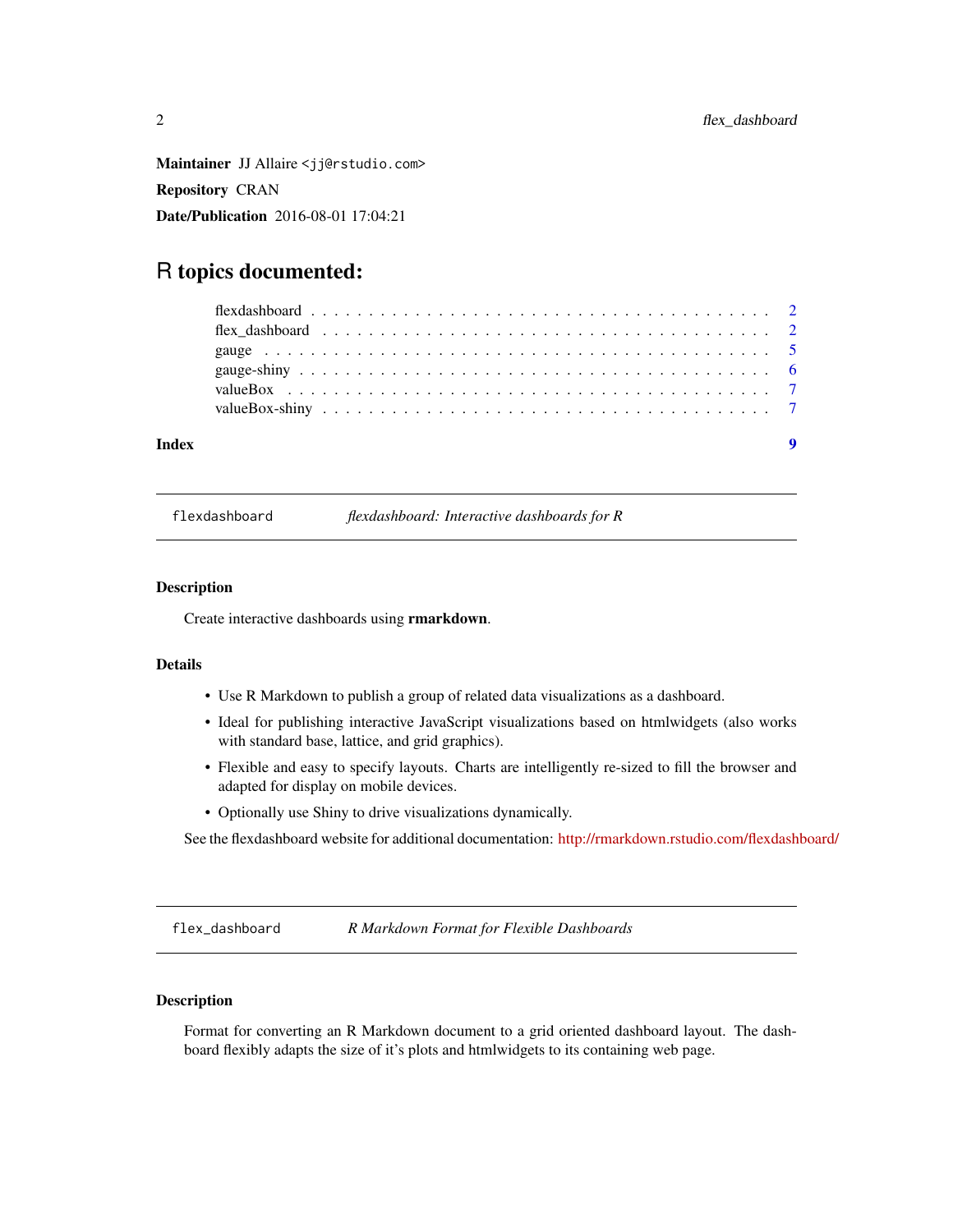#### flex\_dashboard 3

#### Usage

```
flex_dashboard(fig_width = 6, fig_height = 4.8, fig_retina = 2,
  fig_mobile = TRUE, dev = "png", smart = TRUE, self_contained = TRUE,
  favicon = NULL, logo = NULL, social = NULL, source_code = NULL,
 navbar = NULL, orientation = c("columns", "rows"),
 vertical_layout = c("fill", "scroll"), storyboard = FALSE,
  theme = "default", highlight = "default", mathjax = "default",
  extra_dependencies = NULL, css = NULL, includes = NULL,
  lib_dir = NULL, md_extensions = NULL, pandoc_args = NULL,
  devel = FALSE, ...)
```

| fig_width      | Default width (in inches) for figures                                                                                                                                                                                                                                                                                                                         |
|----------------|---------------------------------------------------------------------------------------------------------------------------------------------------------------------------------------------------------------------------------------------------------------------------------------------------------------------------------------------------------------|
| fig_height     | Default width (in inches) for figures                                                                                                                                                                                                                                                                                                                         |
| fig_retina     | Scaling to perform for retina displays (defaults to 2). Note that for flexdashboard<br>enabling retina scaling provides for both crisper graphics on retina screens but<br>also much higher quality auto-scaling of R graphics within flexdashboard con-<br>tainers.                                                                                          |
| fig_mobile     | Create an additional rendering of each R graphics figure optimized for rendering<br>on mobile devices oriented in portrait mode. If TRUE, creates a figure which is<br>3.75 x 4.80 inches wide; if FALSE, create no additional figure for mobile devices;<br>if a numeric vector of length 2, creates a mobile figure with the specified width<br>and height. |
| dev            | Graphics device to use for figure output (defaults to png)                                                                                                                                                                                                                                                                                                    |
| smart          | Produce typographically correct output, converting straight quotes to curly quotes,<br>— to em-dashes, – to en-dashes, and  to ellipses.                                                                                                                                                                                                                      |
| self_contained | Produce a standalone HTML file with no external dependencies, using data:<br>URIs to incorporate the contents of linked scripts, stylesheets, images, and<br>videos. Note that even for self contained documents MathJax is still loaded<br>externally (this is necessary because of it's size).                                                              |
| favicon        | Path to graphic to be used as a favicon for the dashboard. Pass NULL to use no<br>favicon.                                                                                                                                                                                                                                                                    |
| logo           | Path to graphic to be used as a logo for the dashboard. Pass NULL to not in-<br>clude a logo. Note that no scaling is performed on the logo image, so it should<br>fit exactly within the dimensions of the navigation bar (48 pixels high for the<br>default "cosmo" theme, other themes may have slightly different navigation bar<br>heights).             |
| social         | Specify a character vector of social sharing services to automatically add sharing<br>links for them on the navbar. Valid values are "twitter", "facebook", "google-<br>plus", "linkedin", and "pinterest" (more than one service can be specified).                                                                                                          |
| source_code    | URL for source code of dashboard (used primarily for publishing flexdashboard<br>examples). Automatically creates a navbar item which links to the source code.                                                                                                                                                                                               |
| navbar         | Optional list of elements to be placed on the flexdashboard navigation bar. Each<br>element should be a list containing a title and/or icon field, an href field and<br>an optional align ("left" or "right") field.                                                                                                                                          |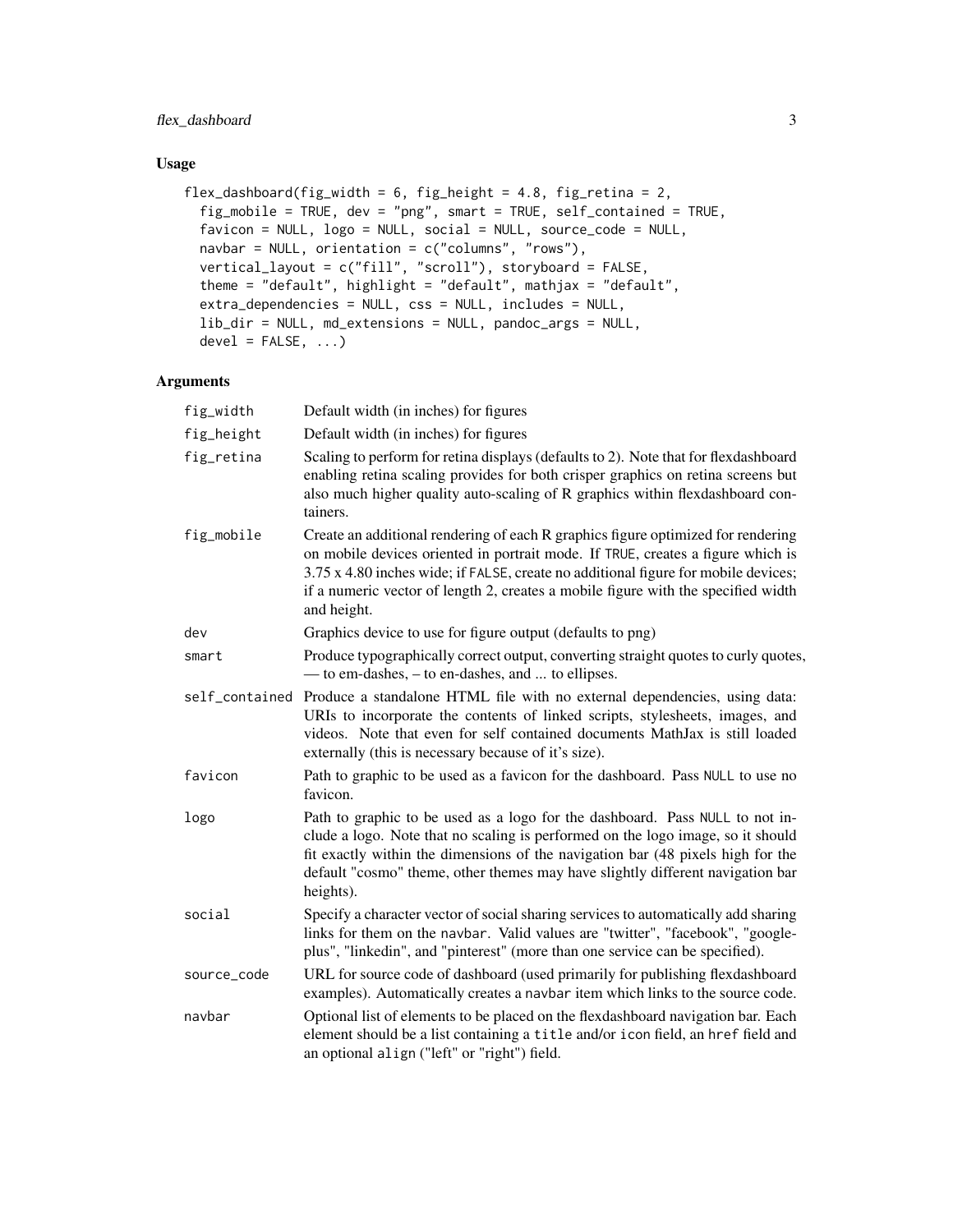<span id="page-3-0"></span>

| orientation        | Determines whether level 2 headings are treated as dashboard rows or dashboard<br>columns.                                                                                                                                                                                                                                                                                            |
|--------------------|---------------------------------------------------------------------------------------------------------------------------------------------------------------------------------------------------------------------------------------------------------------------------------------------------------------------------------------------------------------------------------------|
| vertical_layout    |                                                                                                                                                                                                                                                                                                                                                                                       |
|                    | Vertical layout behavior: "fill" to vertically resize charts so they completely fill<br>the page; "scroll" to layout charts at their natural height, scrolling the page if<br>necessary.                                                                                                                                                                                              |
| storyboard         | TRUE to use a storyboard layout scheme that places each dashboard compo-<br>nent in a navigable storyboard frame. When a storyboard layout is used the<br>orientation and vertical_layout arguments are ignored. When creating a<br>dashbaord with multiple pages you should apply the '.storyboard' attribute to<br>individual pages rather than using the global storyboard option. |
| theme              | Visual theme ("default", "bootstrap", "cerulean", "journal", "flatly", "readable",<br>"spacelab", "united", "cosmo", "lumen", "paper", "sandstone", "simplex", or<br>"yeti"). The "cosmo" theme is used when "default" is specified.                                                                                                                                                  |
| highlight          | Syntax highlighting style. Supported styles include "default", "tango", "pyg-<br>ments", "kate", "monochrome", "espresso", "zenburn", and "haddock". Pass<br>NULL to prevent syntax highlighting.                                                                                                                                                                                     |
| mathjax            | Include mathjax. The "default" option uses an https URL from the official Math-<br>Jax CDN. The "local" option uses a local version of MathJax (which is copied<br>into the output directory). You can pass an alternate URL or pass NULL to ex-<br>clude MathJax entirely.                                                                                                           |
| extra_dependencies |                                                                                                                                                                                                                                                                                                                                                                                       |
|                    | Additional function arguments to pass to the base R Markdown HTML output<br>formatter html_document_base                                                                                                                                                                                                                                                                              |
| <b>CSS</b>         | One or more css files to include                                                                                                                                                                                                                                                                                                                                                      |
| includes           | Named list of additional content to include within the document (typically cre-<br>ated using the includes function).                                                                                                                                                                                                                                                                 |
| lib_dir            | Directory to copy dependent HTML libraries (e.g. jquery, bootstrap, etc.) into.<br>By default this will be the name of the document with _files appended to it.                                                                                                                                                                                                                       |
| md_extensions      | Markdown extensions to be added or removed from the default definition or R<br>Markdown. See the rmarkdown_format for additional details.                                                                                                                                                                                                                                             |
| pandoc_args        | Additional command line options to pass to pandoc                                                                                                                                                                                                                                                                                                                                     |
| devel              | Enable development mode (used for development of the format itself, not useful<br>for users of the format).                                                                                                                                                                                                                                                                           |
| $\cdots$           | Unused                                                                                                                                                                                                                                                                                                                                                                                |

#### Details

See the flexdashboard website for additional documentation: <http://rmarkdown.rstudio.com/flexdashboard/>

### Examples

## Not run:

library(rmarkdown) library(flexdashboard)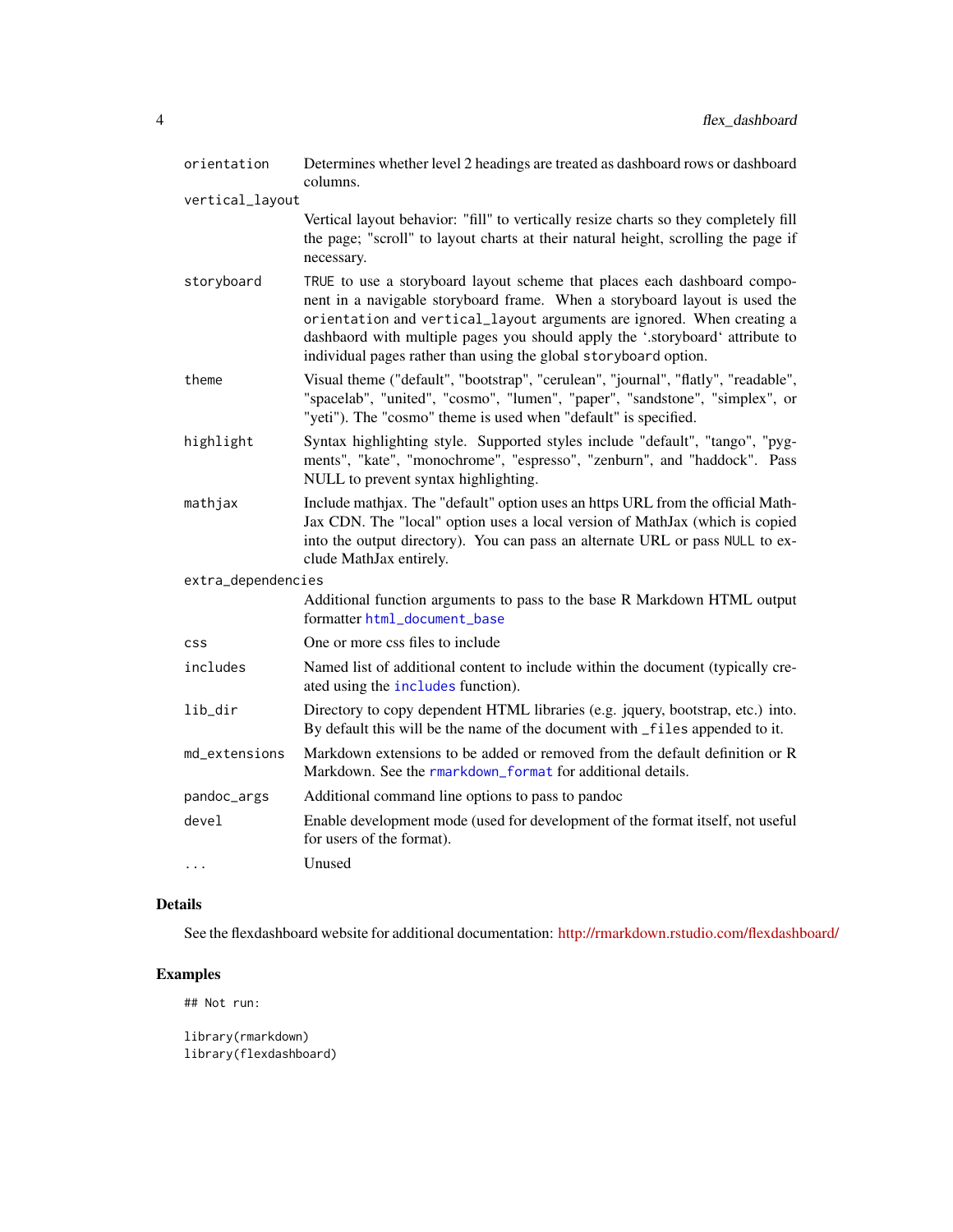<span id="page-4-0"></span>gauge 5 and 5 and 5 and 5 and 5 and 5 and 5 and 5 and 5 and 5 and 5 and 5 and 5 and 5 and 5 and 5 and 5 and 5 and 5 and 5 and 5 and 5 and 5 and 5 and 5 and 5 and 5 and 5 and 5 and 5 and 5 and 5 and 5 and 5 and 5 and 5 and

```
# simple invocation
render("dashboard.Rmd", flex_dashboard())
# specify the theme option
render("pres.Rmd", flex_dashboard(theme = "yeti"))
## End(Not run)
```

```
gauge Create a gauge component for a dashboard.
```
#### Description

A gauge displays a numeric value on a meter that runs between specified minimum and maximum values.

#### Usage

```
gauge(value, min, max, sectors = gaugeSectors(), symbol = NULL,
  label = NULL, abbreviate = TRUE, abbreviateDecimals = 1, href = NULL)
```

```
gaugeSectors(success = NULL, warning = NULL, danger = NULL,
 colors = c("success", "warning", "danger"))
```

| value              | Numeric value to display                                                                                                             |  |  |  |  |
|--------------------|--------------------------------------------------------------------------------------------------------------------------------------|--|--|--|--|
| min                | Minimum numeric value                                                                                                                |  |  |  |  |
| max                | Maximum numeric value                                                                                                                |  |  |  |  |
| sectors            | Custom colored sectors (e.g. "success", "warning", "danger"). By default all<br>values are colored using the "success" theme color   |  |  |  |  |
| symbol             | Optional symbol to show next to value (e.g. 'kg')                                                                                    |  |  |  |  |
| label              | Optional label to display beneath the value                                                                                          |  |  |  |  |
| abbreviate         | Abbreviate large numbers for min, max, and value (e.g. $1234567 \rightarrow 1.23M$ ).<br>Defaults to TRUE.                           |  |  |  |  |
| abbreviateDecimals |                                                                                                                                      |  |  |  |  |
|                    | Number of decimal places for abbreviated numbers to contain (defaults to 1).                                                         |  |  |  |  |
| href               | An optional URL to link to. Note that this can be an anchor of another dashboard<br>page (e.g. "#details").                          |  |  |  |  |
| success            | Two-element numeric vector defining the range of values to color as "success"<br>(specific color provided by theme or custom colors) |  |  |  |  |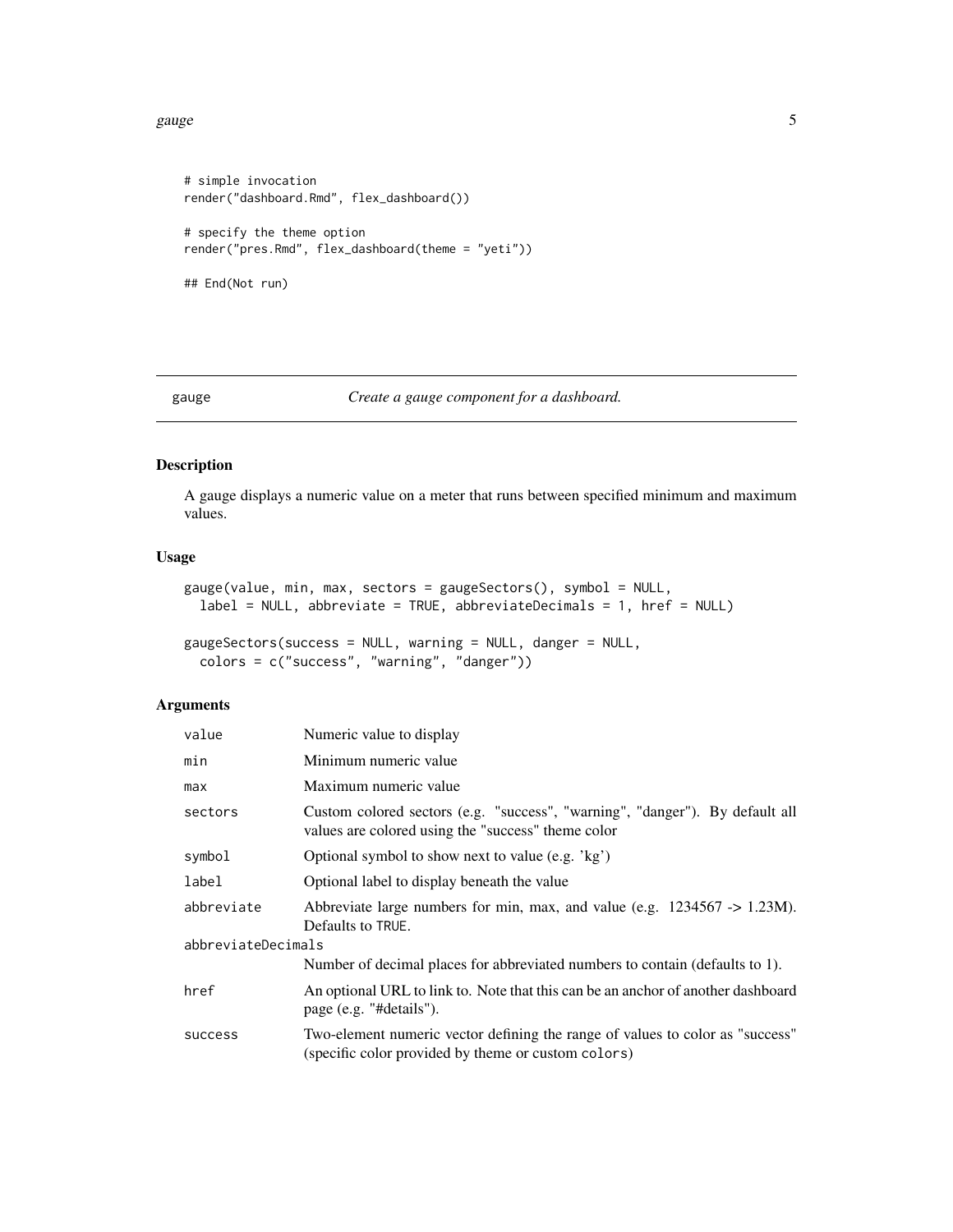<span id="page-5-0"></span>

| warning | Two-element numeric vector defining the range of values to color as "warning"<br>(specific color provided by theme or custom colors)                                                                                                                                                                                                                   |
|---------|--------------------------------------------------------------------------------------------------------------------------------------------------------------------------------------------------------------------------------------------------------------------------------------------------------------------------------------------------------|
| danger  | Two-element numeric vector defining the range of values to color as "danger"<br>(specific color provided by theme or custom colors)                                                                                                                                                                                                                    |
| colors  | Vector of colors to use for the success, warning, and danger ranges. Colors<br>can be standard theme colors ("success", "warning", "danger", "primary", and<br>"info") or any other valid CSS color specifier. Note that if no custom sector<br>ranges are defined, this parameter can be a single color value rather than a vector<br>of three values |

#### Details

See the flexdashboard website for additional documentation: <http://rmarkdown.rstudio.com/flexdashboard/using.html#gauges>

#### Examples

```
library(flexdashboard)
```

```
gauge(42, min = 0, max = 100, symbol = '%', gaugeSectors(
  success = c(80, 100), warning = c(40, 79), danger = c(0, 39)))
```

| gauge-shiny | Shiny bindings for gauge |
|-------------|--------------------------|
|             |                          |

#### Description

Output and render functions for using gauge within Shiny applications and interactive Rmd documents.

#### Usage

```
gaugeOutput(outputId, width = "100%", height = "200px")
renderGauge(expr, env = parent.frame(), quoted = FALSE)
```

| outputId      | output variable to read from                                                                                                      |
|---------------|-----------------------------------------------------------------------------------------------------------------------------------|
| width, height | Must be a valid CSS unit (like '100%', '400px', 'auto') or a number, which<br>will be coerced to a string and have 'px' appended. |
| expr          | An expression that generates a gauge                                                                                              |
| env           | The environment in which to evaluate expr.                                                                                        |
| quoted        | Is expr a quoted expression (with $\eta$ uote())? This is useful if you want to save<br>an expression in a variable.              |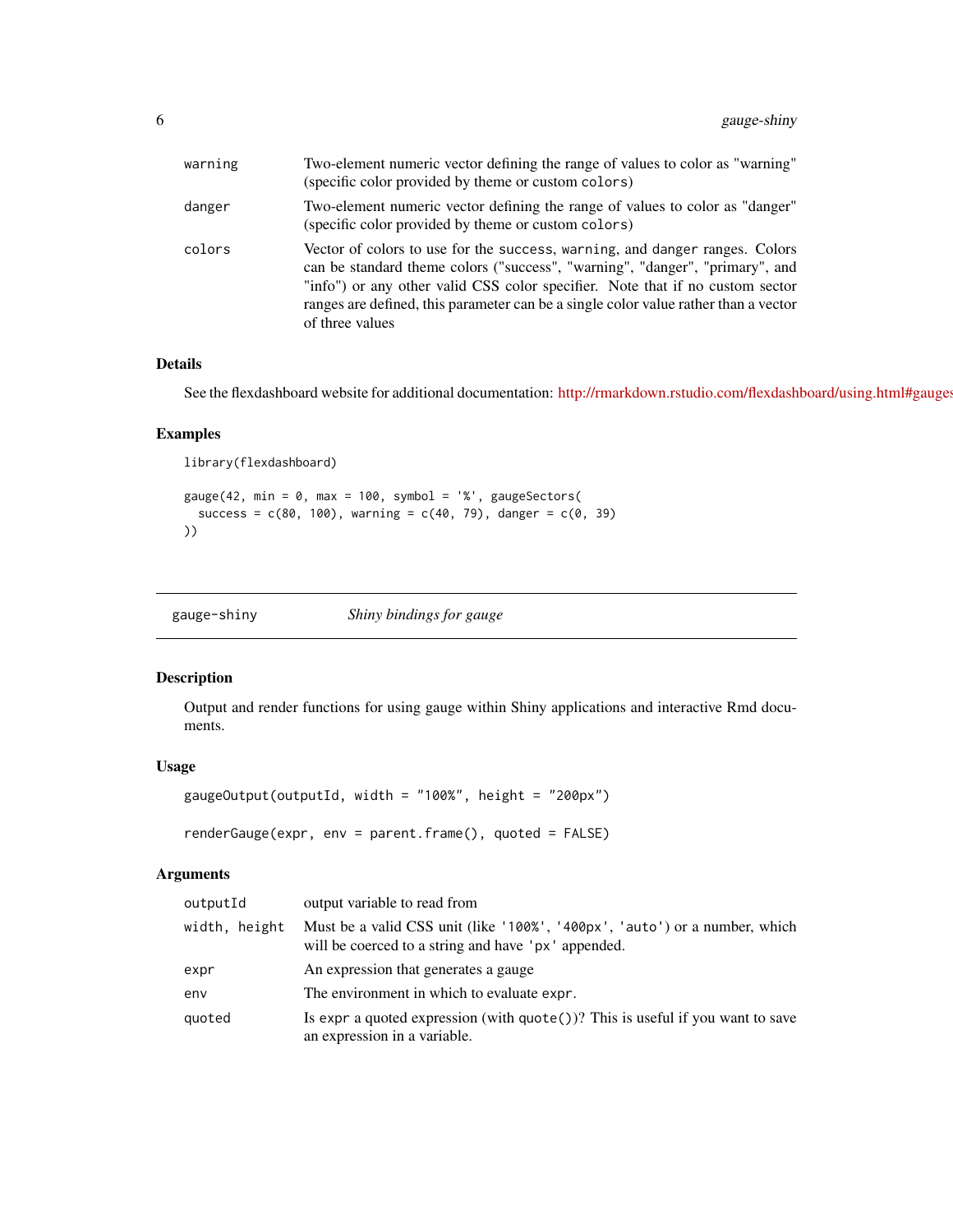<span id="page-6-0"></span>

#### Description

A value box displays a value (usually a number) in large text, with a smaller caption beneath, and a large icon on the right side.

#### Usage

valueBox(value, caption = NULL, icon = NULL, color = NULL, href = NULL)

#### Arguments

| value   | The value to display in the box. Usually a number or short text.                                                                                                          |
|---------|---------------------------------------------------------------------------------------------------------------------------------------------------------------------------|
| caption | The caption to display beneath the value.                                                                                                                                 |
| icon    | An icon for the box (e.g. "fa-comments")                                                                                                                                  |
| color   | Background color for the box. This can be one of the built-in background col-<br>ors ("primary", "info", "success", "warning", "danger") or any valid CSS color<br>value. |
| href    | An optional URL to link to. Note that this can be an anchor of another dashboard<br>page (e.g. "#details").                                                               |

#### Details

See the flexdashboard website for additional documentation: http://rmarkdown.rstudio.com/flexdashboard/using.html#value\_

#### Examples

library(flexdashboard)

```
valueBox(42, caption = "Errors", icon="fa-thumbs-down")
valueBox(107, caption = "Trials", icon="fa-tag")
valueBox(247, caption = "Connections", icon="fa-random")
```
valueBox-shiny *Shiny bindings for valueBox*

#### Description

Output and render functions for using valueBox within Shiny applications and interactive Rmd documents.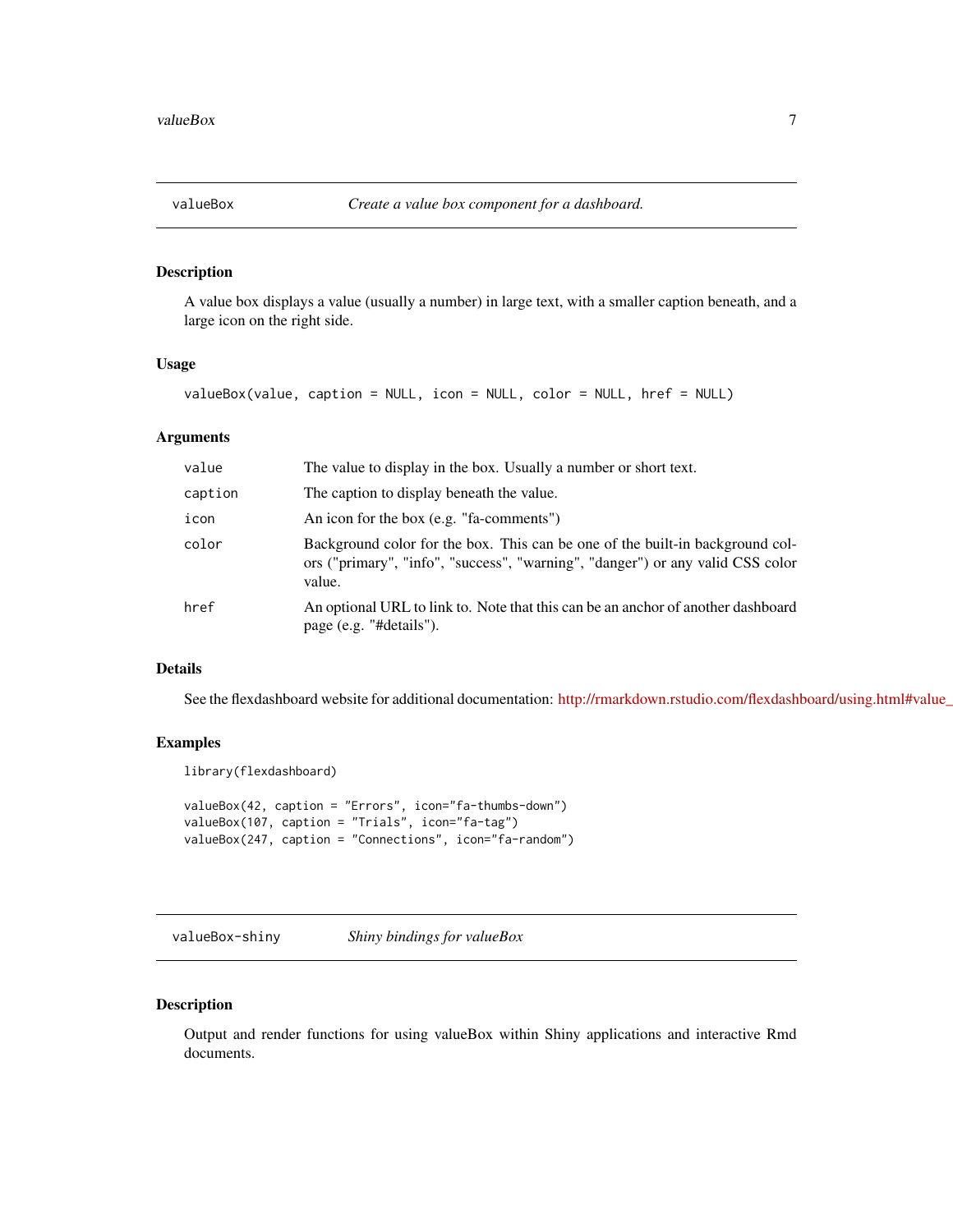```
valueBoxOutput(outputId, width = "100%", height = "160px")
```

```
renderValueBox(expr, env = parent.frame(), quoted = FALSE)
```

| output variable to read from                                                                                                      |
|-----------------------------------------------------------------------------------------------------------------------------------|
| Must be a valid CSS unit (like '100%', '400px', 'auto') or a number, which<br>will be coerced to a string and have 'px' appended. |
| An expression that generates a gauge                                                                                              |
| The environment in which to evaluate expr.                                                                                        |
| Is expr a quoted expression (with $\text{quote}()$ )? This is useful if you want to save<br>an expression in a variable.          |
|                                                                                                                                   |